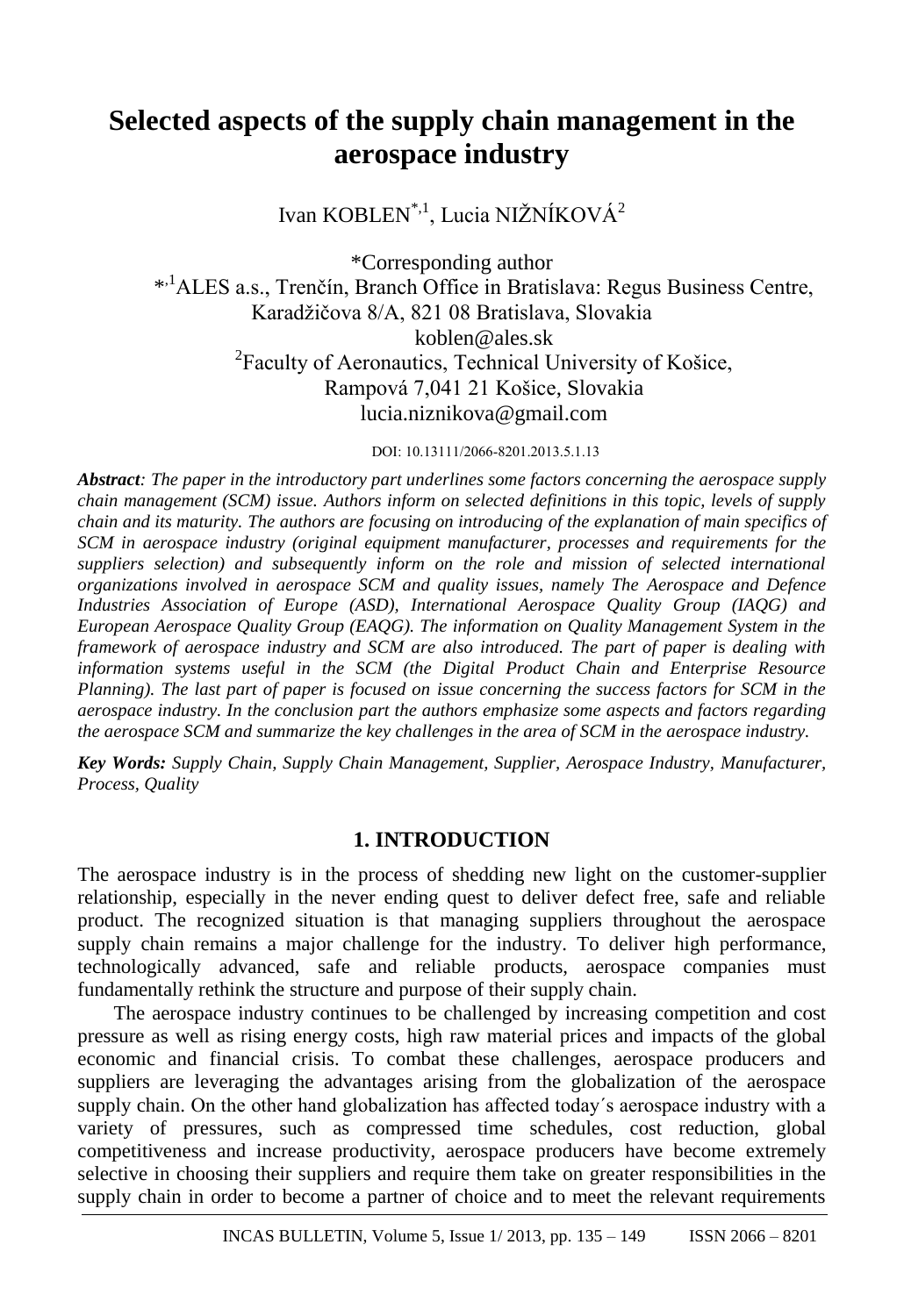and specific characteristics. In the framework of the aerospace supply chain it is an opportunity for those suppliers who can innovate, adopt high level technologies, implement best practices and invest in change – such suppliers will win larger amounts of work from the customers. To maximize the full potential of the supply chain is necessary to implement right business strategy and processes with a focus on key business objectives.

#### **2. SUPPLY CHAIN MANAGEMENT IN GENERAL**

#### **2.1 Definitions**

There is a lot of definitions of "supply chain" term, which is base concerning the term "supply chain management". **Supply chain** is a set of organizations directly linked by one or more of the upstream and downstream flows of products, services, finances and information from a source to a customer. [1] Further very concise text of definition underline, that Supply Chain is the process through which a company creates and distributes its products and services to the end user. It includes a number of specific elements; production planning, material sourcing, transportation management, warehouse management and demand management. These functions are tightly integrated to provide the products and services to the end user in an efficient, timely and profitable manner. [2]

In addition to internal functions, the supply chain also encompasses the activities of external entities, including materials and parts suppliers, manufacturers, distributors, and transportation providers. The supply chain comprises not only the movement of goods between supply chain participants, but also the flow of information and funds. Supply chain execution begins at the point a demand is created and is about the efficiency and efficacy with which that demand is fulfilled. Managing a supply chain is "supply chain management "[1] There is also a lot of definitions of this term. As accepted and useful definitions of **Supply Chain Management (SCM)** we can introduce the following two definitions:

 $\bullet$  Supply chain management is the integration of key business processes across the supply chain for the purpose of creating value for customers and stakeholders. [3]

 Supply chain management is a set of approaches utilized to efficiently integrate suppliers, manufacturers, warehouses and stores, so that merchandise is produced and distributed at the right quantities, to the right locations, and at the right time, in order to minimize system-wide costs while satisfying service level requirement. [4]

In a general we can note, that SCM is an action based on the integration of organizational units that make up the supply chain and coordinating material, information and financial flows in order to meet requirements from the perspective of end users throughout the supply chain and increase the competitiveness of the supply chain.

SCM deals with ways to effectively use information and communication technologies to support supply chain, which can lead to benefits for all participants in the supply chain. SCM as design, planning, implementation, monitoring and control supply chain activities, aims to build a competitive infrastructure, ensuring synchronization of supply with demand and performance measurement.

#### **2.2 Key Stakeholders**

In its simplest form, a supply chain is composed of the suppliers and customers of company. This is the basic group of participants that creates a simple supply chain. Extended supply chains contain three additional types of participants. First there is the supplier's supplier at the beginning of an extended supply chain, then the customer's customer at the end of an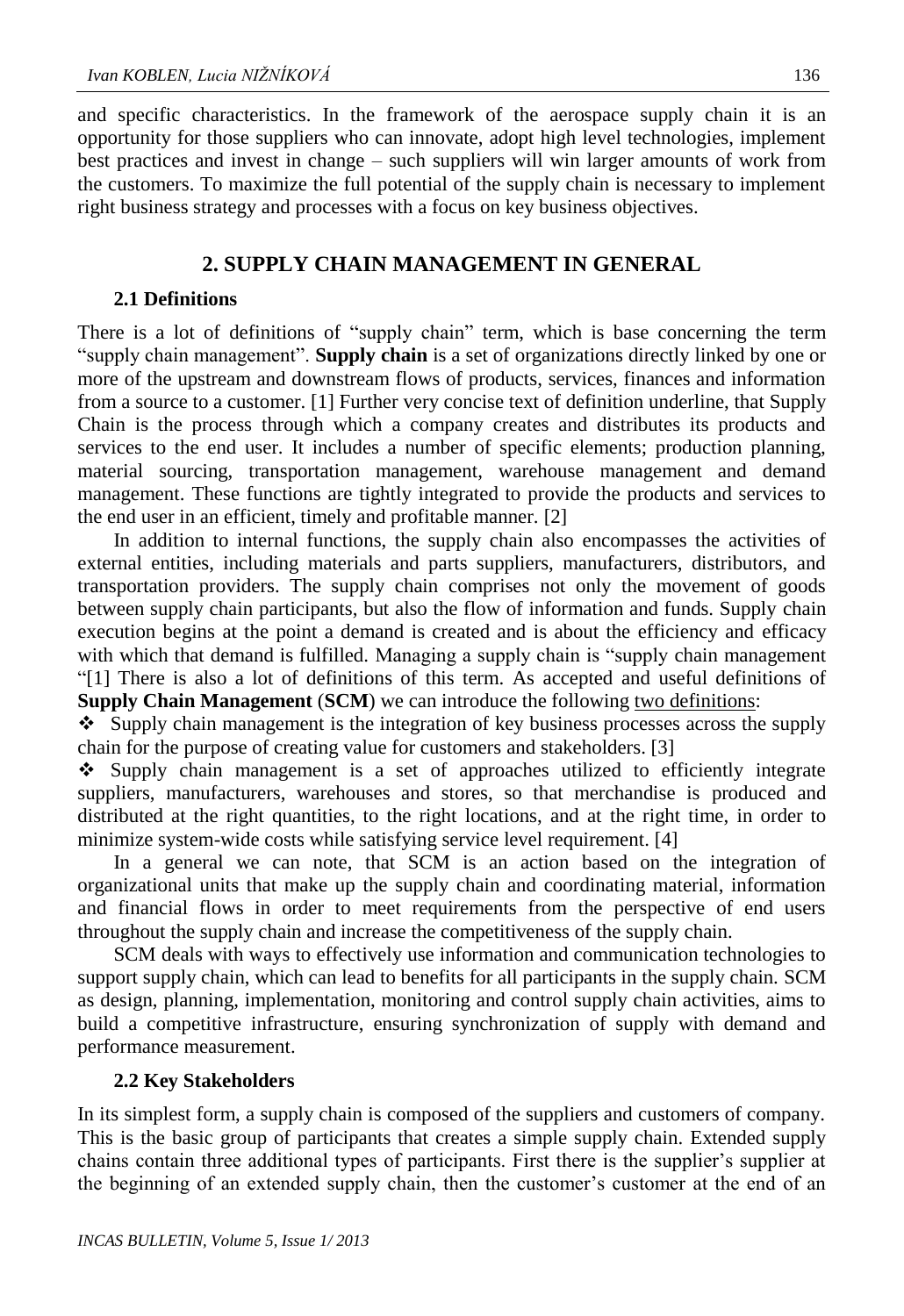extended supply chain. Finally there is a whole category of companies who are service providers to other companies in the supply chain.

These are companies who supply services in logistics, finance, marketing, and information technology. Example of an Extended Supply Chain is shown in **Fig. 1**.



Fig. 1 Example of an Extended Supply Chain [5]

# **2.3 Levels of Supply Chain**

The supply chain is a group of companies that provide products or services on the market contains all the phases involved directly or indirectly in meeting customer requirements. It includes not only manufacturers, suppliers but also transporters, warehouse, retailers and customers.

The supply chain is also a grouping of resources and distribution channels, which carry out functions of purchasing materials, deformation of materials to final product and distribution of finished product to the customer.

From the industry structure point of view we know the following **supplier levels** (focus on aerospace industry):

 **OEM** – original equipment manufacturer, refers to a company that makes a final product for the consumer marketplace

- In aerospace industry: design, development and manufacture or assemble complete aircraft (transport aircraft, combat aircraft, helicopter etc.)

 $\div$  **Tier 1** – Tier one companies are direct suppliers to OEMs. The term refers to major suppliers of parts to OEMs.

- In aerospace industry: Sub manufacturers/assemblers – major manufacture and/or assembly of sections/systems of aircraft without designing or assembling complete units (including engines, avionics systems, aircraft interiors, landing gear etc.)

 **Tier 2** – Tier two companies are the key suppliers to tier one suppliers, without supplying a product directly to OEM companies. However, a single company may be a tier one supplier to one company and a tier two supplier to another company.

- In aerospace industry: Aerospace-focused suppliers (aero structures, subsystems, subassembly etc.)

 **Tier 3** – Broader industry suppliers – specialize in the production of particular components and in specific processes, e.g. raw material, electronic components

# **2.4 Supply Chain Maturity**

The levels of the supply chain maturity (**Table 1**) show a progress of activities when the supply chain is efficiently managed.

Each level contains characteristics associated with factors such as appropriate level of processes management, collaboration, IT integration and others.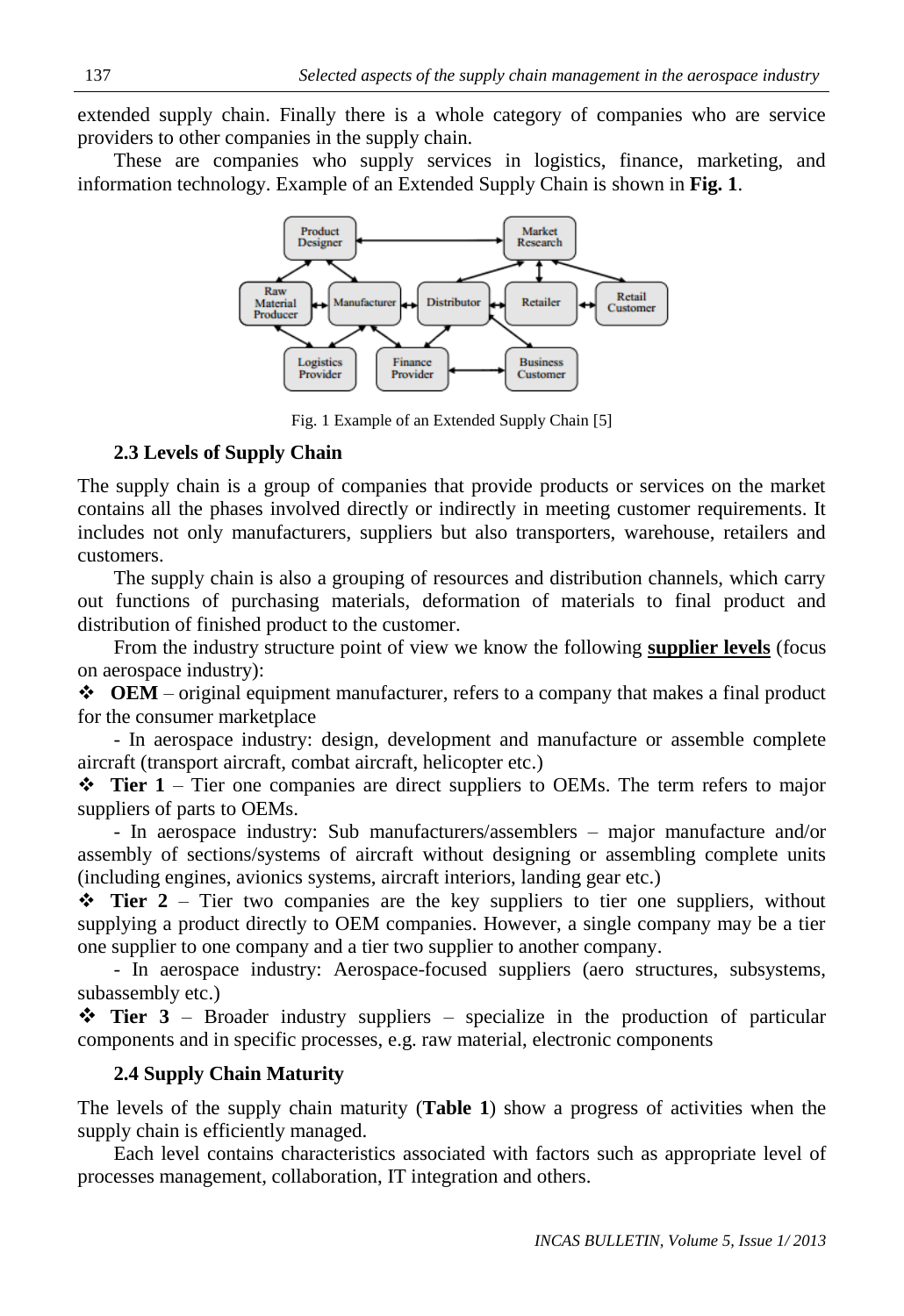| <b>Maturity Level</b>     | <b>Key Characteristics</b>                                                                                                                                                                                                                                                                              | <b>Typical Company</b>                                                                                                                                        |
|---------------------------|---------------------------------------------------------------------------------------------------------------------------------------------------------------------------------------------------------------------------------------------------------------------------------------------------------|---------------------------------------------------------------------------------------------------------------------------------------------------------------|
| Controlled<br>(4th level) | • SCM function is controlled, predictable and managed<br>• Process-oriented SCM functions as opposed to<br>traditional siloed functions<br>• Supply chain becomes a network of collaborators as<br>opposed to competitors<br>• Inter-enterprise IT integration<br>• High degree of trust and dependency | • Some global OEMs                                                                                                                                            |
| Managed<br>(3rd Level)    | • SCM seen as part of corporate strategy<br>• Tools and processes exist for cross-firm, cross-<br>functional collaboration<br>• Very strong intra-corporate IT integration<br>• Strong supply chain visibility<br>• Excellent communication between buyers and suppliers                                | • Multinational MRO<br>(Maintenance, Repair and<br>Overhaul) organizations<br>$\blacksquare$ Tier 1<br><b>Progressive Tier 2</b><br>• Multi-national Airlines |
| Defined<br>(2nd Level)    | • Moderate internal collaboration across products lines<br>• Moderate process structure<br>• Performance management in place<br>• Some IT integration<br>• SCM is tactical functional                                                                                                                   | $\blacksquare$ Most tier 2<br>• Small MRO organizations                                                                                                       |
| Ad hoc<br>(1st level)     | • Limited internal processes<br>• Ad hoc internal collaboration<br>• Limited planning and automation<br>• Inconsistent customer satisfaction                                                                                                                                                            | ■ Tier 3 and most SMEs                                                                                                                                        |

|  | Table 1 Supply chain maturity levels [6] |  |  |
|--|------------------------------------------|--|--|
|  |                                          |  |  |

# **3. MAIN SPECIFICS OF SUPPLY CHAIN MANAGEMENT IN THE AEROSPACE INDUSTRY**

Effective management of the supply chain over the last decade has helped several leading corporations gain market share, reduce costs and deliver more value to their shareholders. However, the aerospace and defence industry has lagged its peers in adopting supply chain management practices. If one digs deeper, they will find several reasons that have driven the slow adaptation of supply chain management in the industry.

By its sheer nature, the aerospace and defence supply chain is extremely complex, especially from an aftermarket standpoint. Most aircraft have a short production cycle but have a very long service cycle; sometimes as long as 30 years. This creates a service supply chain with significant requirements for maintenance, repair and overhaul and spare parts. Most parts are expensive; demand/ failure of parts and the failure location are extremely hard to predict; and customer service is absolutely critical. Many people have experienced delays when an aircraft cannot take off due to an aircraft component requiring replacement or overhaul. In addition, at every step of the supply chain there are requirements for traceability and compliance. In several instances a repairable component removed from a particular aircraft may require reinstallation on the same aircraft after repairs. To manage all these complexities, a well thought supply chain strategy is required along with good process discipline and systems that support the strategy and processes.

### **3.1 Original Equipment Manufacturer**

In aviation terminology is usually used term Original Equipment Manufacturer (**OEM**) as an indication of the type certificate holder  $(TC - Type \;$ Certificate), which manufactures the product, such as Boeing or Airbus. Others use this term to describe such a turn the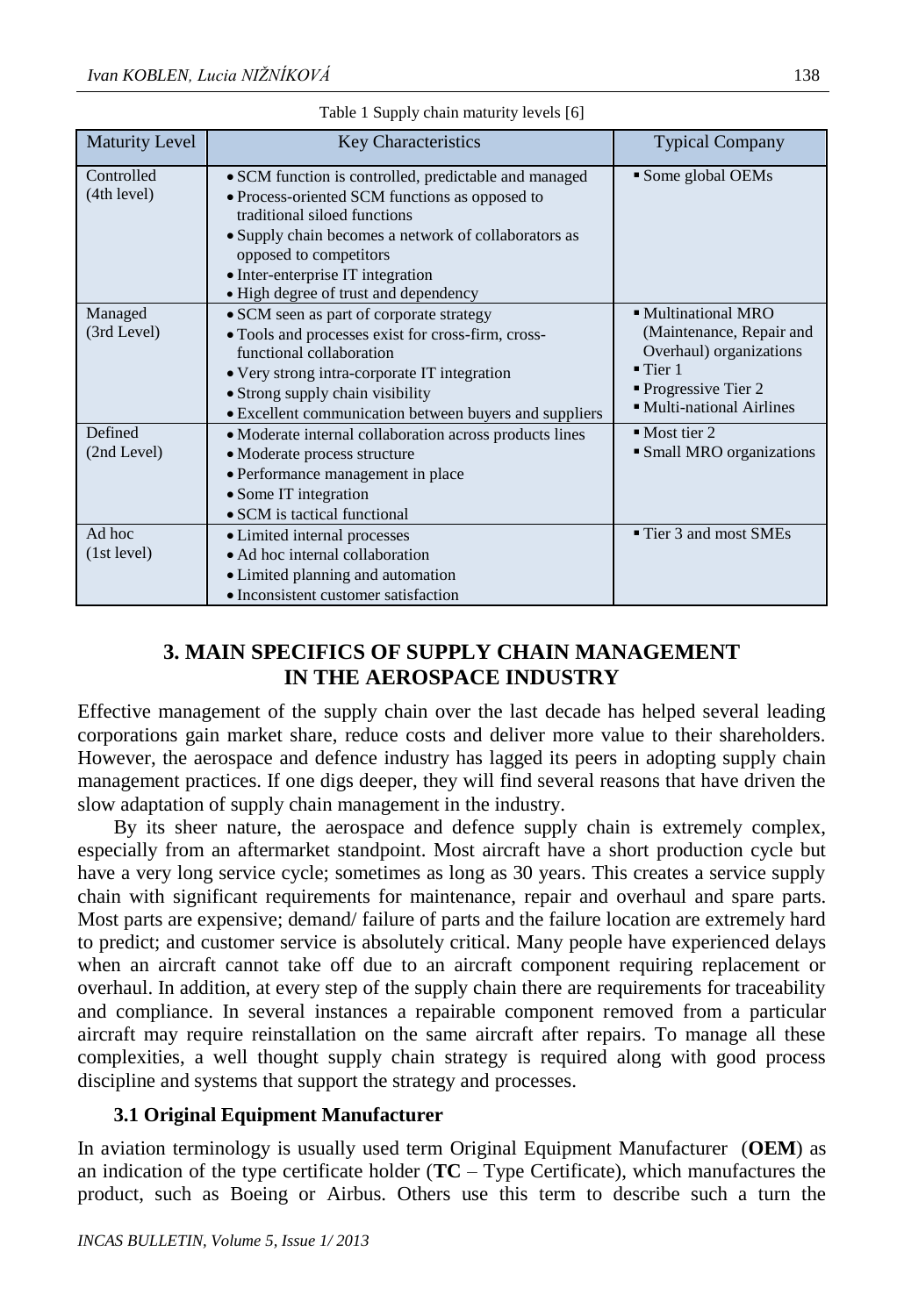manufacturer that supplies parts, respectively components for TC holders. This term is mostly used in the aerospace industry. The aviation authorities have no regulatory significance for this term. If you use any definition of OEM, it is important to remember that this term has not the same meaning in each area. The specific meaning of the term varies in different contexts. OEM is generally applicable to aircraft manufacturers. Examples of current OEM worldwide in this industry are Airbus – Europe, ATR – France/Italy, Boeing - USA, Bombardier – Canada, Embraer – Brazil and United Aircraft Corporation from Russia.

# **3.2 Processes and requirements for the selection of suppliers**

Organizations operating in the production of aircraft components should do a thorough analysis of what is required to support the management of their supply chain. Once the requirements are set according to the required level of effort and resources, organizations can choose two options – build their own supply chain management infrastructure or supply chain management to ensure the service providers. For both scenarios apply to the key processes and recommended strategic, tactical and operational best practices that are worth considering when the organization is ready to introduce world-class supply chain management infrastructure.

The main processes and requirements for supplier selection are Data Tracking, Forecasting, Inventory Management, Supplier Order Management, Warehousing, Customer Order Fulfilment, Reverse Logistics (warranty and repair processing), Systems and Technology which are shown in **Fig. 2**.



Fig. 2 Illustration of Procedures and Requirements in the Supply Chain [7]

The majority of aerospace producers have been used own requirements and specific characteristics for selection of suppliers. To become the supplier there are specific characteristics which all suppliers must demonstrate. These principle characteristics are listed below:

 Application of Total Quality Management System (especially Lean manufacturing and ACE manufacturing methods)

*Remark: The ACE (Achieving Competitive Excellence) operating system has been used particularly in USA. It is broader than the Six Sigma approach and is not as data oriented as the Six Sigma approach. ACE revolves around the three principle categories: process improvement and waste elimination tools, decision-making tools, and problem solving tools.*

 Cost competitive culture (inter alia to provide alternatives to reduce cost and add value, understand the value of low cost sourcing, flexible cash terms),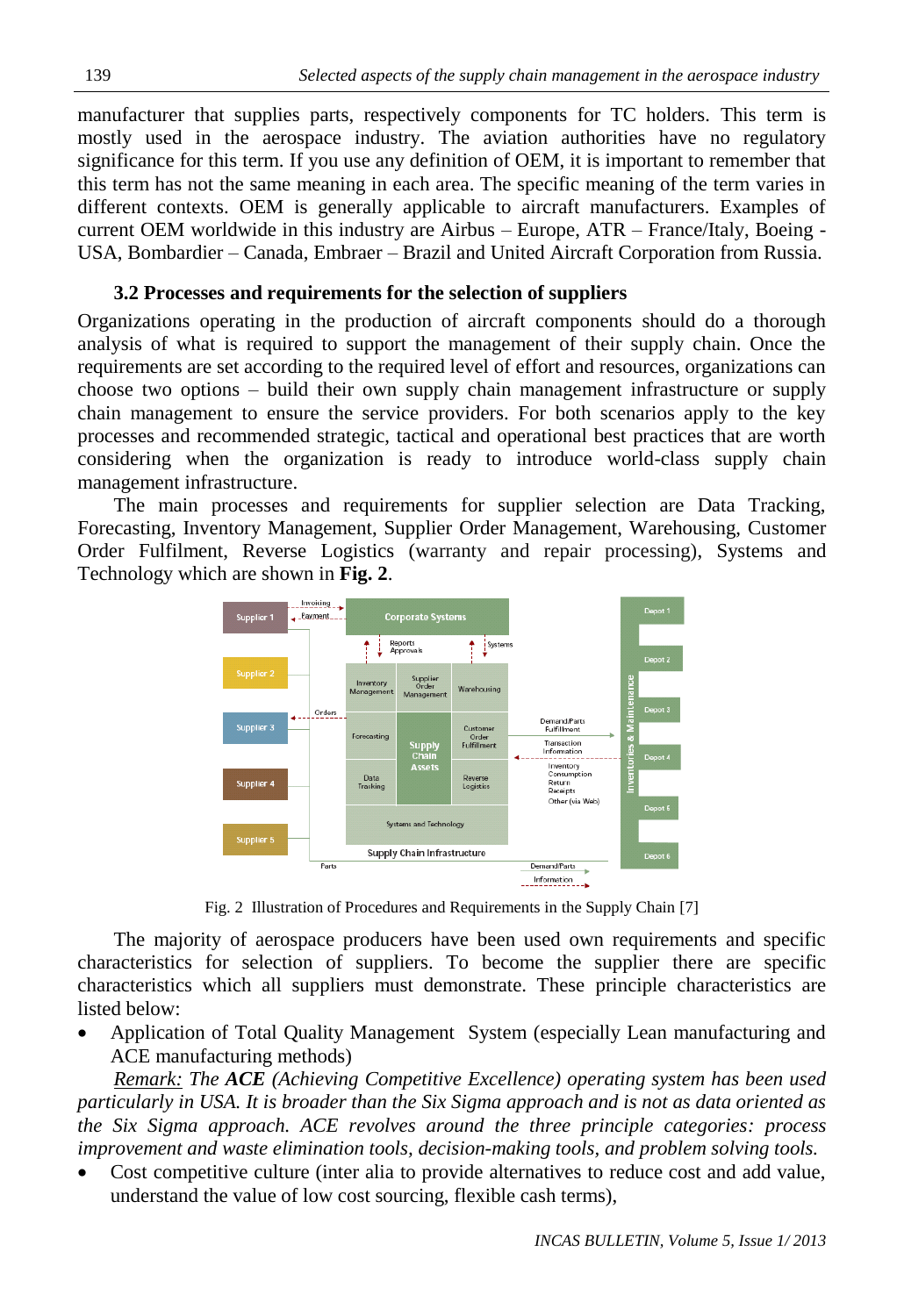- Short cycle times,
- Financially stable,
- Progressive management, clean and visible metrics,
- Provides on-time, defect free products and services,
- Fulfilment of Aerospace Quality Specifications,
- Strong commitment to Environment, Health and Safety.

# **4. THE ROLE AND MISSION OF SELECTED INTERNATIONAL ORGANIZATIONS INVOLVED IN AEROSPACE SCM AND QUALITY ISSUES**

Supply chain management and the quality management system areas in a general meaning and particularly from the aerospace industry point of view, as well as involvement of relevant international organizations in this areas, is very broad issue. The authors in this part of paper are focused on selected information concerning three international organizations: The AeroSpace and Defense Industries Association of Europe (ASD), International Aerospace Quality Group (IAQG) and European Aerospace Quality Group (EAQG).

# **4.1 The AeroSpace and Defence Industries Association of Europe (ASD)**

ASD represents the aerospace, defence and security industry in Europe in all matters of common interest. The main mission of ASD is to promote competitive development of these industry sectors in Europe in partnership with the European institutions and industry associations from its member countries. ASD has 28 member associations in 20 countries across Europe. [8]

**ASD's overall mission** is to enhance the competitive development of the Aeronautics, Space, Defence and Security Industry in Europe in partnership with European Institutions and Member associations.

### **The role of ASD is to**: [8]

1. Represent the European industry to promote its interests and to ensure high priority for this sector in European public policy, provide early warning on policy issues, assess impact, initiate and shape policy and develop common positions;

2. Offer a single point of contact between this industry sector and relevant stakeholders in the European institutions;

3. Facilitate the development of SMEs and the Equipment sector within **a competitive supply chain;**

4. Coordinate at the European level such services and activities as R&T, cooperative European initiatives, environment, standardisation, training/retraining, quality, airworthiness; assess human resource and skills as well as social impact, promote trade in coordination with National Associations, sponsor workshops/conferences initiatives;

5. Promote international cooperation, lead the dialogue with other International Associations and Organisations and represent the European Aerospace and Defence industry towards the industry of other countries/regions where a European common denominator exists.

**ASD´s affiliated associations** ASD-STAN and ASD-CERT [8] form the quality-related SERCICES of ASD. The purpose of ASD-SERVICES is to contribute to improvements in quality and to reduction in costs throughout the value stream by maintaining cooperation between European aerospace companies in business areas.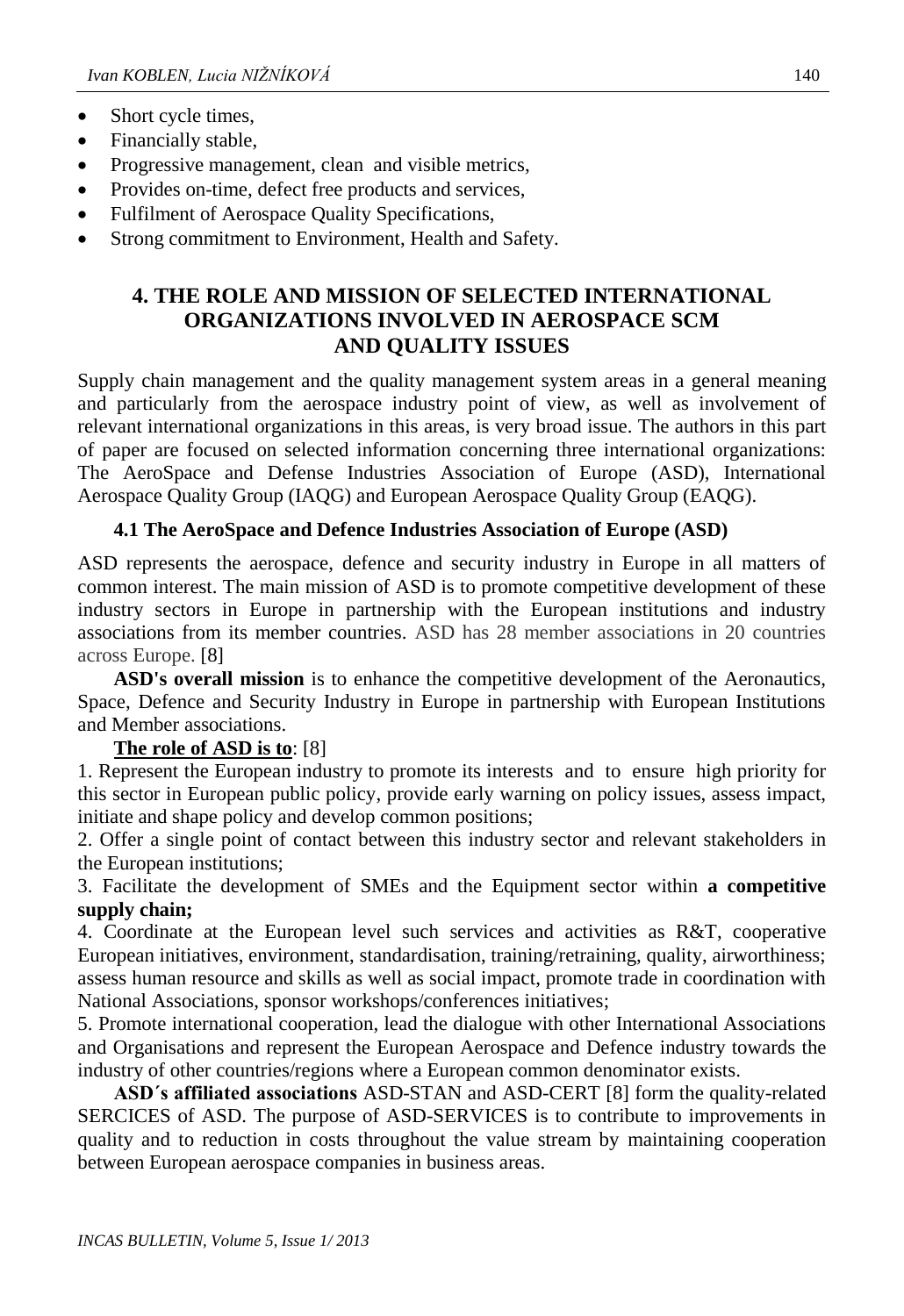**ASD-STAN** (Product standards and Technical Specifications) establishes, develops and maintains standards requested by the European aerospace companies. It is well recognized as the European Body for the development of global Aerospace standards by the International Aerospace Quality Group – IAQG (under mentioned) and it is also the sole provider for Aerospace standards to CEN as its most active committee.

**ASD-CERT** (Certification of Standard Aerospace Products) audits and qualifies the conformity of the production of standard products with the related standard technical specification. This is based upon **EN 9133 "Qualification Procedure for Aerospace Standard Parts"** and the principles described in the **ASD-CERT Quality Manual** and in the **ASD QC 24281 Quality Document**. The resulting **QPL "Qualified Product List"** is published on the ASD-CERT webpage. Pre-requisite for an ASD-CERT Product Qualification is a certified/registered QMS according to AS/EN/SJAC 9100 being in place at the supplier of the standard product. **ASD-CERT Production Qualification Certificates** are recognized by all major European Aerospace co companies.

#### **4.2 International Aerospace Quality Group (IAQG)**

The IAQG is a cooperative global organization that brings aviation, space and defence companies together to deliver more value at all levels of the supply chain. [9]

**The mission of IAQG** is to achieve significant performance improvements in *Quality*, *Delivery*, and consequently *Cost*, on all products and services throughout the value stream through the establishment of effective prevention oriented practices and processes, by standardizing Requirements, providing Process Guidelines and spreading Best Practices, by introducing a *Culture of Quality* as early as possible in the value stream thus reducing the cost of poor quality and through establishing and maintaining dynamic cooperation between international Aviation, Space and Defence companies.

**IAQG visions** for the next 5 years: [9]

- $\checkmark$  Product and Services Quality and Delivery will have improved 20% per year throughout the product lifecycle,
- $\checkmark$  Robust processes achieved throughout the supply chain (Supply Chain Management) Handbook Maturity Level 3 or better),
- $\checkmark$  IAQG Quality Management System certification program is robust, recognized and valued,
- $\checkmark$  90% of the supply chain certified to IAQG Quality Management System Standards.

### **4.2.1 The Supply Chain Management Handbook**

Supply Chain Management Handbook (**SCMH**) is provided by the International Aerospace Quality Group (IAQG) on its website to help with the development of quality procedures. To follow this manual is not binding, the implementation procedures of this manual is based on a voluntary basis and its suitability for a particular use is the sole responsibility of the user.

Nevertheless, this manual is provided free of charge to organizations at all levels of the supply chain and provides a lot of valuable advices how to manage supply chains, define the quality requirements of suppliers, sub suppliers, describes the quality requirements of critical and noncritical components, defines marketing and planning, design and development of components, provides an analysis of the problems causes and solutions in the supply chain.

The manual is structured into 11 main chapters, in which are defined business supply chain processes and product life cycle, where each company can draw a lot of valuable information how to effectively manage the supply chain and what needs to be met for its manage. Illustration Handbook is shown in **Fig. 3**.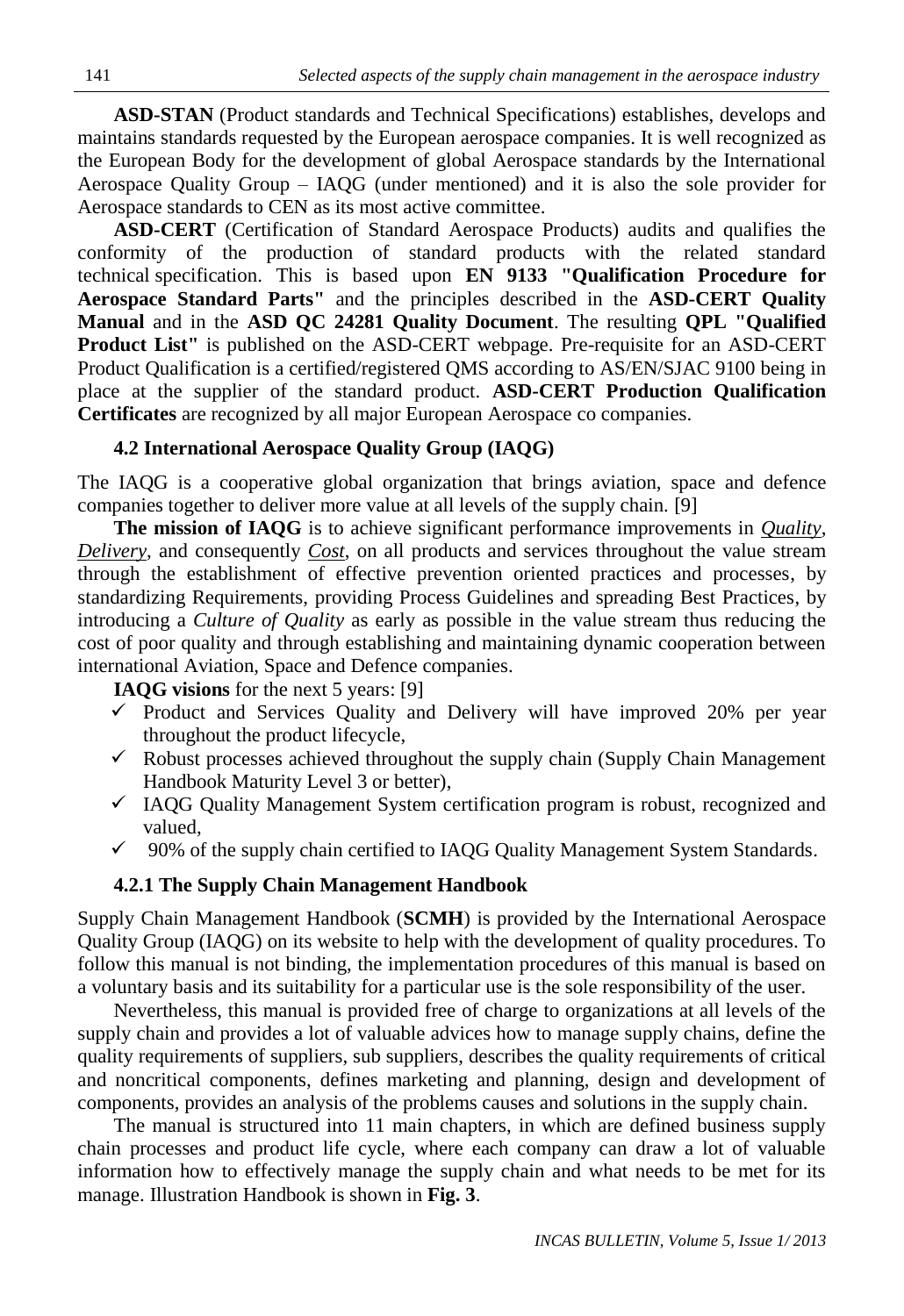

Fig. 3 Illustration of Supply Chain Management Handbook [9]

The handbook was published in October 2008 and has since been constantly updated and improved by IAQG experts dealing with supply chain management in depth.

### **4.3 European Aerospace Quality Group (EAQG)**

EAQG is the European sector of IAQG and the Quality community of ASD. EAQG is a cooperative European global organisation of companies (34 European major companies and 10 National Trade Associations) providing Aviation, Space and Defence products and services on time, on quality and on cost for the customer satisfaction. [10]

EAQG purpose is to implement initiatives that make significant improvements in Quality and reductions in cost throughout the value stream by establishing and maintaining dynamic co-operation based on trust between international aerospace companies. [10]

*Aerospace Performance Improvement* (**API**) is the EAQG services platform established to provide the Industry (Aerospace & Defence) Supply Chain. It main aim is to improve the performance of the whole Supply Chain by focusing on all the best practices developed by the Industry through the IAQG.

The proposed services are delivered by independent Service Provider companies selected by EAQG and working with EAQG through a partnership with aim to provide all Supply Chain companies with the right tools to achieve the performance improvement. Services covering the field of Quality by implementing a robust Quality Management System (**QMS**) and the best practices of the main Supply Chain processes in order to achieve significant improvements in term of Quality and reductions of costs.

# **5. QUALITY MANAGEMENT SYSTEM IN AEROSPACE INDUSTRY AND SCM**

The process of quality management can be used at all stages during the life cycle, focusing on the implementation of management processes and improve them as needed. This process includes the activities of planning, investigation, auditing, measurement and monitoring, verification and preventive actions.

Costs incurred in ensuring and demonstrating the good quality must be balanced against potential costs estimated a loss caused by not achieve a satisfactory quality. Quality management activities must be used for all aspects of the process according to the requirement of the standards and requirements specified in the contract.

### **5.1 Stages and processes of life cycle**

The basic standard for life cycle management system issue is **ISO/IEC 15288** "Systems engineering – System life cycle processes". According to this standard the life cycle is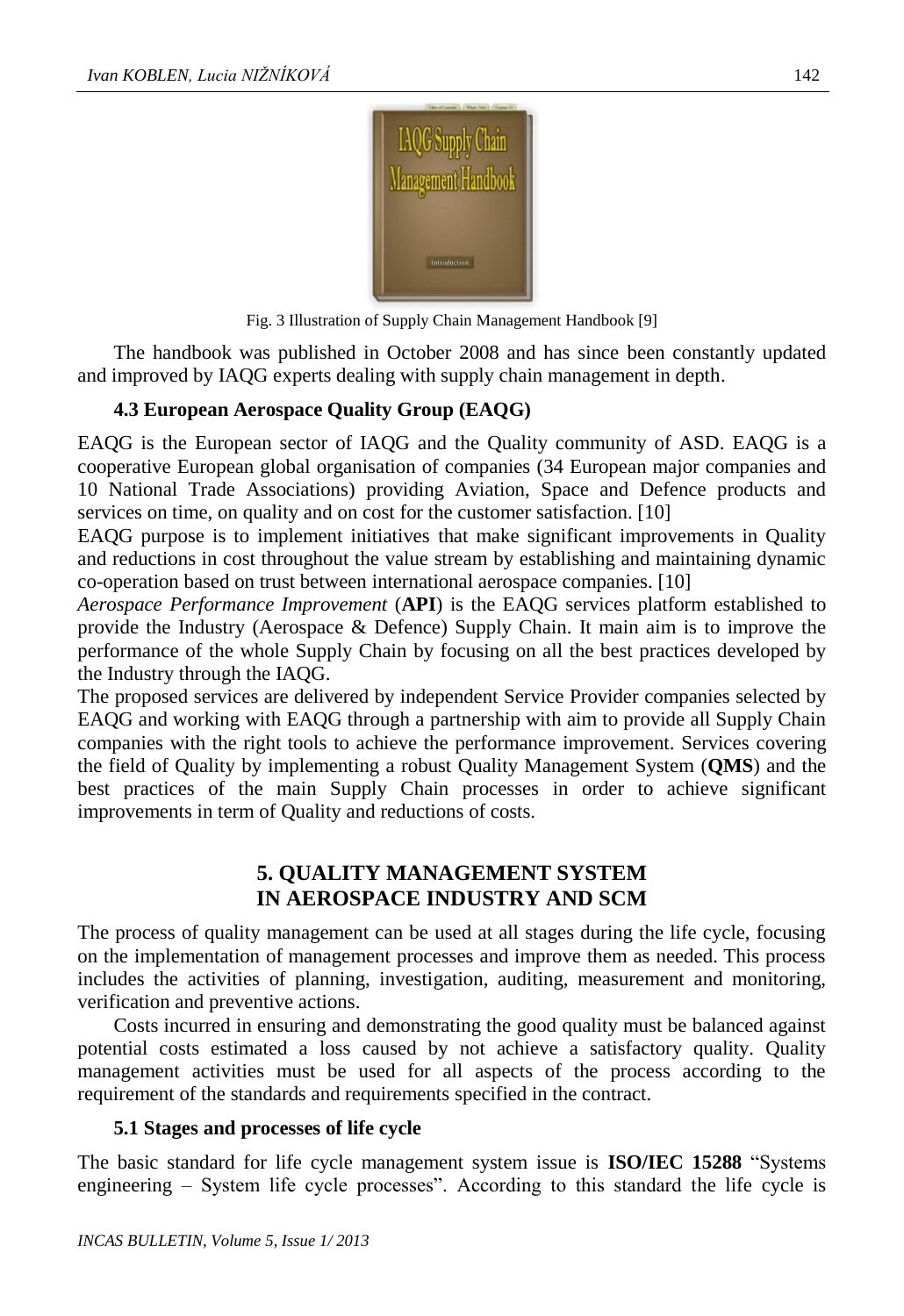divided into clearly defined six stages: Concept, Development, Production, Utilization, Support, Retirement (Disposal). [11]

At each stage of the life cycle there are processes that can be used all over the organization or specific to the project. The life cycle participants should establish, document, maintain and improve the effectiveness and efficiency of processes. Organizations can to the arrangement and adapting the processes appropriate way to apply international standards in relation to the structure organization, plans and business strategy. These standards could also include criteria to confirm the successful implementation of processes.

# **5.2 Requirements for quality suppliers**

To ensure customer satisfaction is important for organizations to continuously improve aviation safety and reliability of its components that meet regulatory requirements. The globalization of the aviation industry and the diversity of regional and national requirements have complicated the achievement of this goal.

Organizations to meet the challenge of quality assurance and integration of components purchased from suppliers around the world and at all levels within the supply chain. Aircraft suppliers and processors are supplying components for multiple customers meet the challenge of ever-changing quality requirements. Hence the need for compiling a uniform standard, which aims at integrating the requirements for quality management system for aerospace industry and establish a common requirement for organizations at all levels of the supply chain throughout the world and led to an improvement in quality, safety and cost reduction through the elimination of specific quality requirements individual organizations.

This raises the internationally recognized quality system standard specific to the aerospace industry. In North America, known as AS 9100, in Europe EN 9100, in Japan JISQ 9100 and its strict adherence is supported by major aircraft manufacturers including Boeing, Airbus, Bombardier, Pratt & Whitney, Lockheed Martin, Goodrich, Messier-Dowty, GEAE, Rolls-Royce, etc.

# **5.3 AS 9100**

Standard SAE AS 9100 - Aerospace-Quality Management Systems Requirements - was first put into practice in October 1999 (revision A), issued by Society of Automotive Engineers (**SAE**) and the Aerospace and Defence Industries Association of Europe (ASD) and on the base of efforts of the International Aerospace Quality Group (IAQG). The standard was combine and harmonize with the requirements of ISO 9001 (for illustration shown in **Fig. 4**). AS 9100 certification has become a basic requirement that all companies require from their suppliers. AS 9100 of the current revision C (2009) based on the basic standards ISO 9001, supplemented by additional requirements specific to the needs of aerospace. It specifies requirements for the aviation industry in an effort of continuous quality improvement and selection of suppliers and quality assurance in all parts of the supply chain in the aerospace industry. Based on the requirements of ISO 9001 and AS 9100, the emphasis is put on quality, safety and technology in all industries across the supply chain.



Fig. 4 AS9100 – ISO 9001 and additional Aerospace requirements identified by IAQG [12]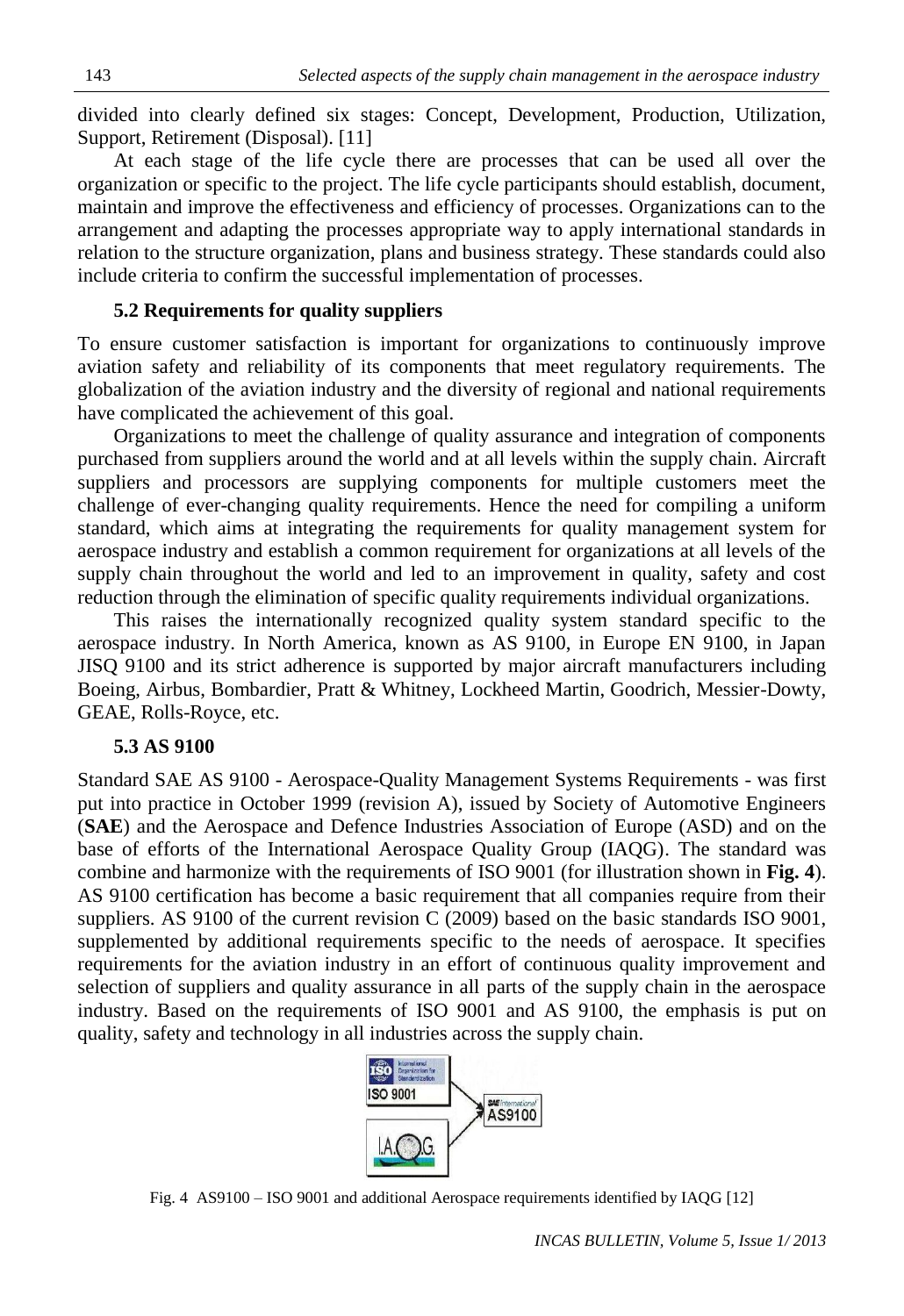#### **5.4 Risk Management**

Supply chain in the aerospace industry needs a radical change from the ground at present. Suppliers of first- and second-level manage huge part of subsystem integration and also a huge segment of the supply chain. Today more than ever, programs either fail or succeed because of the supply chain equipment. Many suppliers have gained a lot of benefits using the new supply chain model, but management risk systems were suppressed in their limits.

In recent years, inefficient supply chain risk management has caused cost overruns, production delays, quality reduction and also job plans interferences. Still searching rising international cooperation and customers has caused even more complicated risk. Individual suppliers were unable to respond to these risks and also the current processes and controls from major suppliers. Such action in isolation meant that there were still other problems in the supply chains. Successful companies have looked for ways to do better by sharing of risk information and coordinated distribution of risk, which can minimize any unpleasant surprises, improve work plans performance and reduce costs.

**Risk Management Plan** is being developed through the following three best practices: a) Number of participants in the program risk management has increased, making up more and more internal functions and members of the supply chain. The program allows adding low-cost suppliers and a wider range of stakeholders in order to identify potential risks, understand it, adequately respond to it and then monitor the effectiveness of response.

b) Executives learn how to predict the risk, how to recognize, interpret it and monitor early warnings of potential signs that could be the problem and change the risk profile.

c) Companies changed corporate culture. Trainings, new responsibilities, encouraging new employees and suppliers have come to evading the reportable of risk until they have no solutions or did not understand the risk like someone else´ s problem.

Better identification of risk and comprehensive information has fallen on benefit overtime. More comprehensive responses to the origin of risk also bring the benefits. Costs for the delay decreased, the return on investment is increasing and suppliers are delivered on time to meet.

#### **6. INFORMATION SYSTEMS USEFUL IN THE SUPPLY CHAIN MANAGEMENT**

Information systems allow efficient transmission, processing and storage of information up to the automatic identification for supervisory control in manufacturing, transporting and storages (e.g. radio frequency data communications from anywhere in the company allows communicate with the control computer or satellite communication in maritime, air and truck transport, in container terminals) for remote communication between suppliers, logistics services providers and customers (**EDI** - Electronic Data Interchange).

Just as large companies, small and medium enterprises need integrated enterprise software systems that support them effectively in the implementation of business objectives and in the future will be for them a reliable management tool. Many business solutions developed over the last 30 years as Enterprise Resource Planning (**ERP**), Customer Relationship Management (**CRM**) and Supply Chain Management (**SCM**) focused on the exchange and information management about the physical product. They were designed primarily for automating repetitive operations. These applications are suitable for activities involving the implementation of repeated the same activities in the same way again and again. But they are poorly adapted to the needs of rapidly recurring operations and product innovation, which is characterized by Product Life Cycle Management (**PLM**).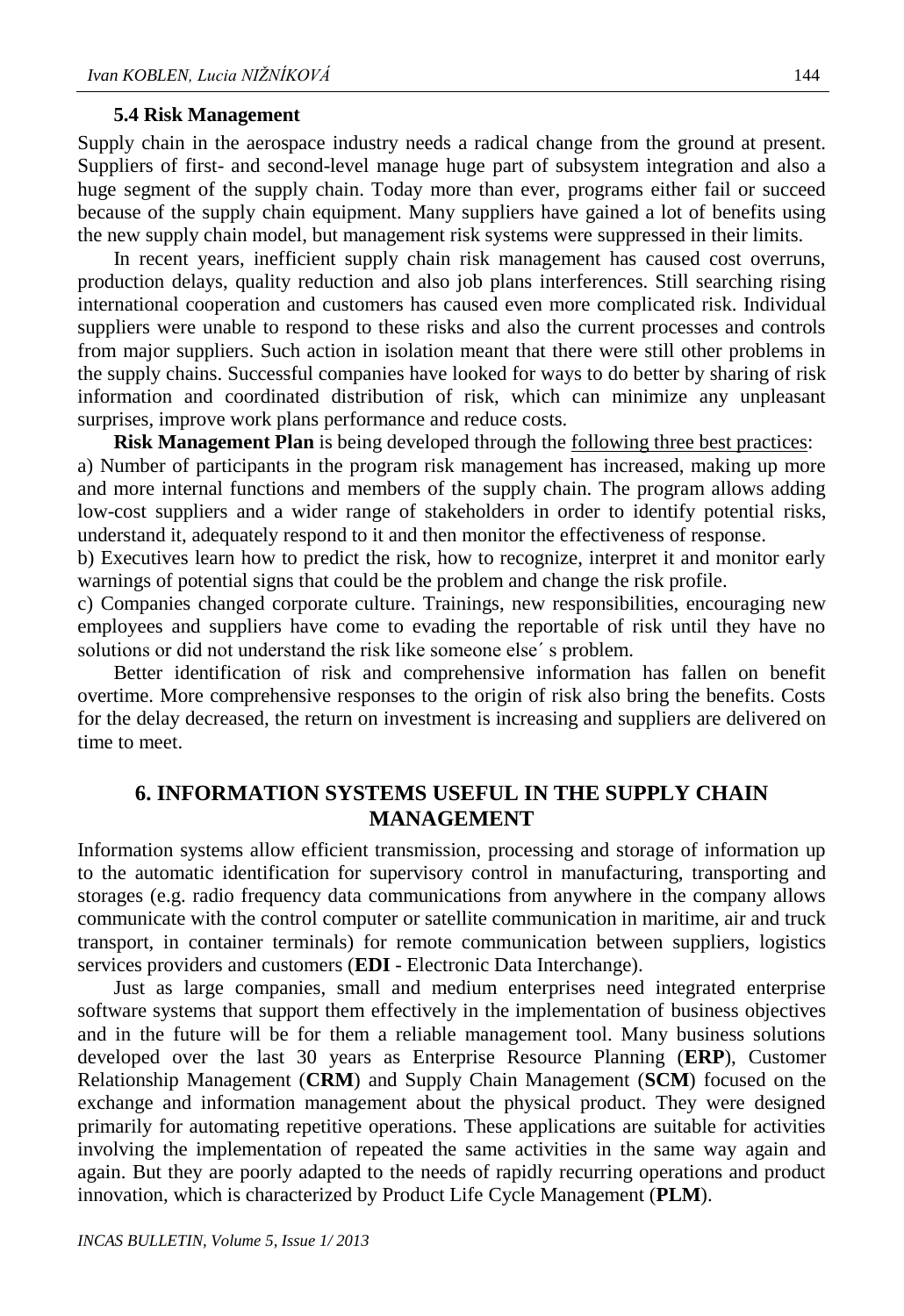# **6.1 The Digital Product Chain**

Manufacturing companies are the first to recognize the value and output of the Digital Product Chain, as shown in **Fig. 5**. This chain shows how development teams collaborate in the creation of information, as well as changes that are essential for the new, respectively innovative product. Through work with 3D digital data (portfolio Creo Elements/Pro, before Pro/ENGINEER) teams can experiment, make changes, work with the products options, improved designs, variants etc. By inclusion all bystander in this process with a specific overview of the flow of product data and information products, these may be in digital form complete before starting costly physical production process.



Fig. 5 Diagram of Digital Product Chain [13]

SCM- Supply Chain Management; PLM- Product Life Cycle Management; ERP- Enterprise Resource Planning; CRM- Customer Relationship Management

### **6.2 Enterprise Resource Planning**

Enterprise Resource Planning (**ERP**) is application software that enables the management and coordination of available business resources and activities. It can be performed internationally. ERP means complex information systems of enterprises, which include activities related to production, finance, accounting, supply chains – SCM, creating and strengthening relationships with customers – CRM (Customer Relationship Management), human resources management and so on. ERP systems are designed to integrate key operations across the enterprise from planning to implementation, management and control. ERP aims to improve and streamline internal business processes.

There are several reasons why enterprises begin with ERP projects and implementation of ERP systems. The main reason for implementing ERP systems is to increase business performance. Changes in technology and thus the implementation of the ERP system directly affect the daily work and processes of individual employees. Information system changes in the company at the beginning of implementation necessarily associated with a temporary loss of productivity and motivation, but effective change management helps to minimize risk. There are several ERP systems, which can companies to implement, review the most widely used in worldwide shows **Table 2**.

Table 2 An overview of the most widely used ERP systems in the world [14]

| Serial No. | Name of ERP system | % representation |
|------------|--------------------|------------------|
|            | <b>SAP</b>         |                  |
|            | Oracle             |                  |
|            | Microsoft          |                  |
|            | Sage               |                  |
|            | Exact              |                  |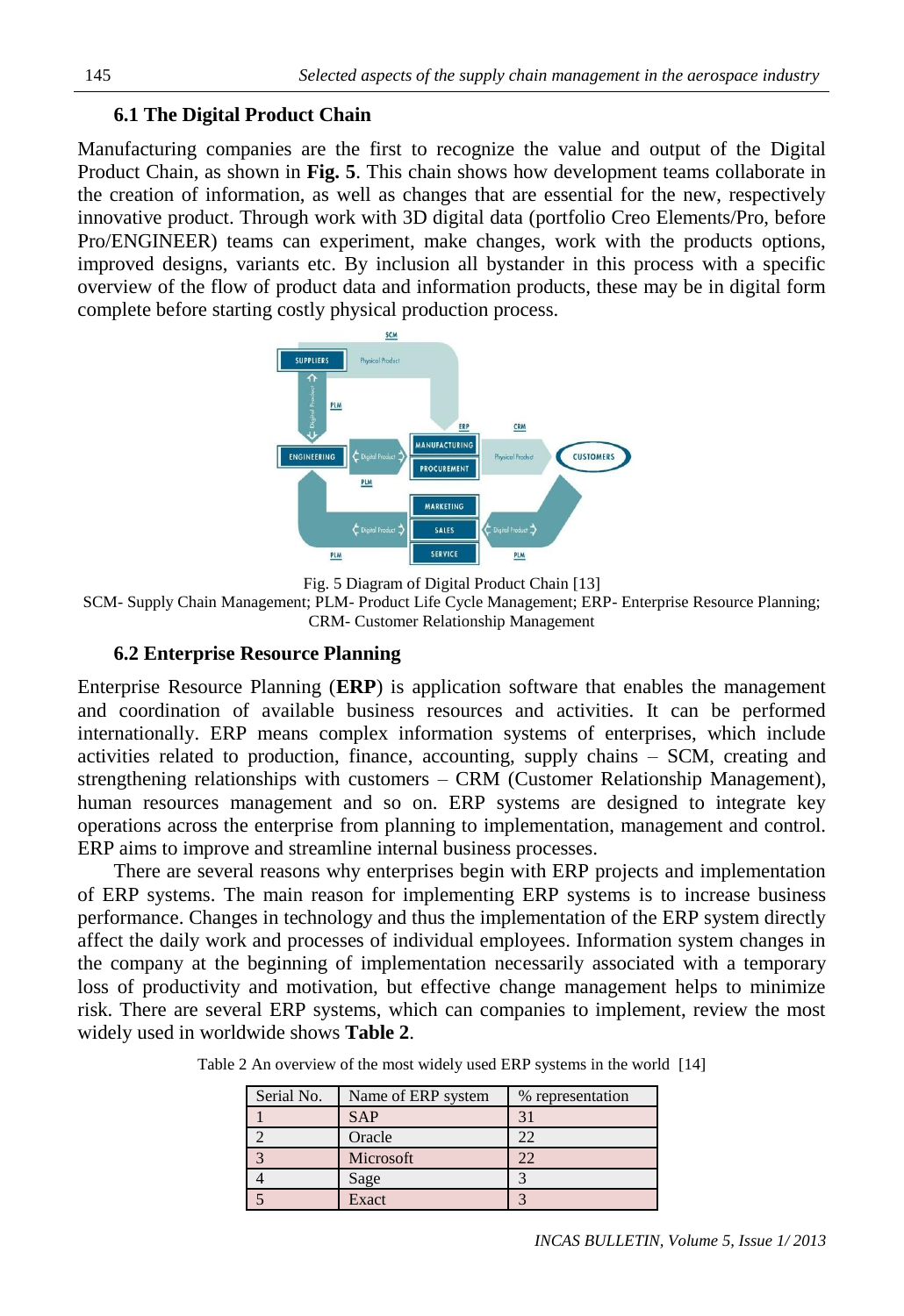| Infor               |  |
|---------------------|--|
| Lawson              |  |
| Consona Corporation |  |
|                     |  |
| Others              |  |

# **7. SUCCESS FACTORS FOR SUPPLY CHAIN MANAGEMENT IN THE AEROSPACE INDUSTRY**

Today OEMs recognized that they are forced to develop and implement new skills and toolboxes to monitor, steer and support the complex supply chains and development networks. The increasing numbers of stakeholders in such supply and development networks enforce different supply chain capabilities reaching from optimization, integration, collaboration to synchronization to master the growing complexity. *Supply chain synchronization* strives for full transparency and availability of information, joint optimization of processes and interfaces and has the highest capability to handle complexity. *Today's aerospace supply chain management is mainly focused on improving integration and collaboration capabilities* but it needs to get ready for a paradigm change to enable systematic synchronization.

**Supply chain configurations/typologies** can be distinguished along the two axes of "strategic relevance of the supply chain" and "supply chain complexity" (as shown in **Fig.6**). Following this distinction we know four kinds of supply chain configurations/ typologies: Efficient, Accurate, Responsive and Agile. [15]



Fig.6 Supply Chain (SC) configurations/typologies [15]

**The efficient supply chain (I)** is characterized by low complexity combined with supply chain management having a low strategic relevance for the organization. An efficient supply chain is not a suitable typology for the aerospace industry. **The accurate supply chain (II)** is also characterized by low to medium complexity, but where the supply chain has medium to high strategic relevance. In contrast to the efficient supply chain typology, a failure in the supply chain can have significant impact on the whole organization. Hence, the supply chain management has not only to comply with efficiency requirements, but it needs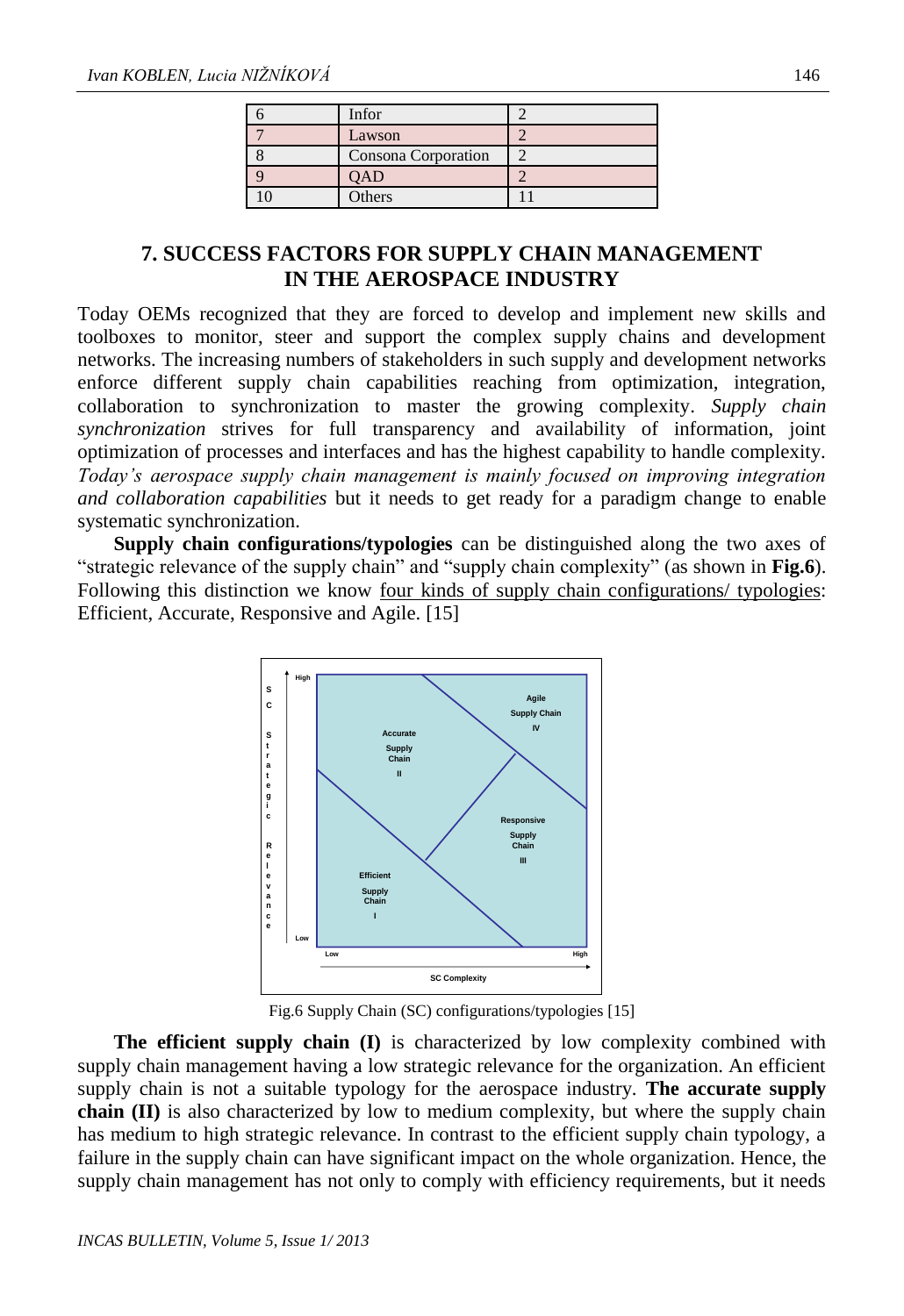to be trustworthy, reliable, and transparent. Complexity remains low since production quantities are relatively small, supplier basis is stable and development cycle are moderately long. **The responsive supply chain (III)** is characterized by high complexity and low to medium strategic relevance. Responsive supply chains aim at maximizing the performance for a specific and dominant partner in the supply chain by increasing efficiency through defined processes and rules. **The agile supply chain (IV)** typology is distinguished by high levels of supply chain complexity and by high strategic relevance. A failure in the supply chain/ supply chain network can have significant impact on overall performance. Hence, the requirements for control and reliability increase. Despite this, the speed for rapid reaction enforces decentralized decision-making. High diversity and specificity of resources, products, suppliers, and customers results in strategic interdependencies that need to be managed.

*Today's aerospace supply chain configuration is in a transition from a responsive supply chain to an agile supply chain.* We can identify the following key success factors to strengthen supplier management and establish an agile supply chain configuration in the aerospace industry: [15], [16]

1. **Improve Flow Management** between OEM and suppliers in all stages of the product/system life cycle by:

- professionalizing interfaces through improved reporting processes and end-to-end responsibilities,
- defining and applying strict and shared rules (e.g. shared and stable design rules in development phases, clear quality and test procedure definitions),
- reducing volatility in the supply chain through more robust planning.

# 2. **Develop Supplier Portfolio** by:

- establishing transparent and reliable risk and performance evaluation through shared assessment criteria's and early communication of bottlenecks,
- synchronizing information flow through suitable IT solutions,
- setting a clear vision of target supplier portfolio.

# 3. **Improve Supply Chain Design** by:

- focusing on key suppliers with the right capabilities,
- assessing robustness of the supplier network,
- leveraging best practices and supplier know how through the whole network.

# 4. **Develop Strategic Suppliers** by:

- establishing high degree of trustworthy collaboration (e.g. risk sharing partnerships, joint improvement programs, open book policy, on-site representatives,
- transferring knowledge by co-location of critical teams and ramp up supplier capabilities.

5. Pay a special attention to **education**, preparation **and training of** the supply chain management/ purchasing **staff**, because well-trained and open-minded staff in this area are at least as important as strategies and tools. The SCM team is crucial for the success of an innovative customer- oriented aerospace industry organization.

# **8. CONCLUSION**

Aerospace industry with its high technology is one of the major contributor to the economic development and it is from a lot of reasons strategically important sector. Principle importance for its functionality and futher development, as well as from the flight safety and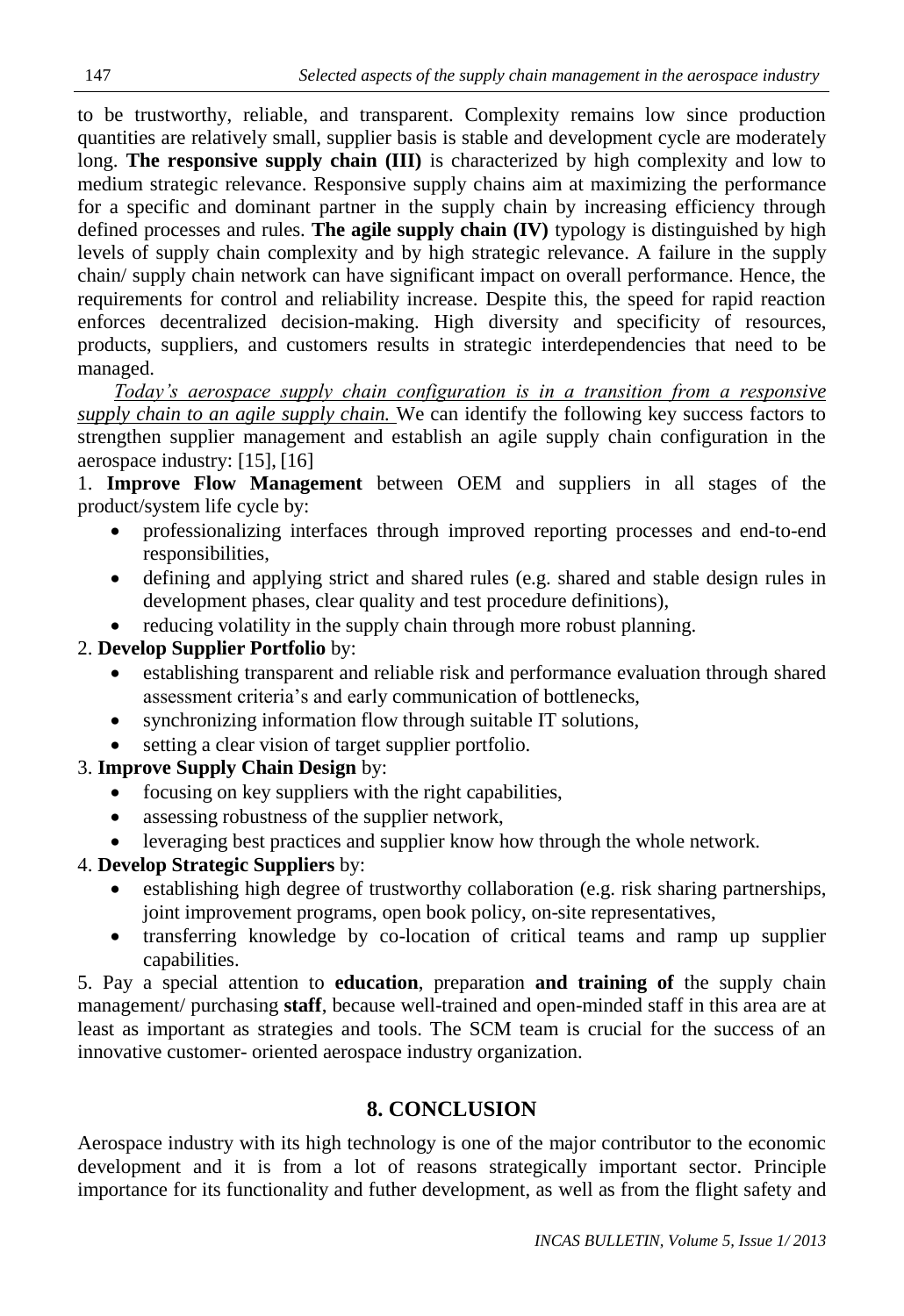reliability of the aviation equipment point of views has the capacity, maturity level and other factors related with the supply chain management (SCM) in the aerospace industry. For aircraft safety reason, each aircraft-related parts needs to be certified by the aviation authorities and requires full traceability back to origin. These high standards for production and approval of parts, as well as other quality regulations for suppliers, in combination with high investment costs, generate an overall highly oligopolistic – and, for key parts, even monopolistic – market structure for the supply of aircraft parts and services. [16]

The future challenges to survive changing conditions and install efficiently working aerospace supply chain networks is a matter of active change management within the organization. For an organization, understanding its supply chain management requirements is the first key step. Once the requirements are clear, the next step is deciding whether to build a supply chain infrastructure in-house or partner (s) with a supply chain product/ services provider. The processes concerning the SCM and quality management systems in the aerospace industry, as well as the reflection of strategic, tactical and operational best practices, can then be utilized to implement a successful supply chain management solution in the framework of organization.

**The aerospace industry** would take into account the following **key challenges in the supply chain management** for the near and middle future: [15], [16], [17]

*Increasing level of integration* (e.g. risk sharing, development partnership, supplier preassembly).

Due to this fact program management is seriously concerned with aligning development and industrial ramp-up with supply chain partners. Resulting key challenge for supply chain management is to move from a fire fighting mode to anticipation and better managed interfaces.

*Significantly increased supply chain complexity*.

The impact of this factor on supply chain management is critical. SC managers struggle to achieve an optimum between cost targets, offset requirements, quality standards, currency volatility reduction and operational efficiency.

Principle importance of *innovation and research and development* (R&D).

Increasing competitiveness and rising consolidation pressure as well as shortening technological development cycles are one of the most important factors for the aerospace industry. Especially due to fact that R&D responsibilities were pushed to sub-tier suppliers, new challenges in managing joint design processes and configuration changes occur in the supply chain.

- *Supplier selection and capability assessment*, covering the risk for engineering and design capability, manufacturing (by commodity), supplier´s capacity management, planning and financial health, software capability, in-service support and use and management of elektronic data and e-tools.
- *Development of supplier capabilities* and *proper motivation* to improve processes, detect weakness in suppliers before they cause a disruption in the supply chain and quickly react to and recover from supplier problems.
- The necessity of stringent *supply chain coordination and standardization.*
- The *performance and efficiency of the supply chain itself*.

The effort of authors was to contribute through the selected and beneficial information focused on the supply chain management in the aerospace industry area to the professionals and the public interested in this important issue.